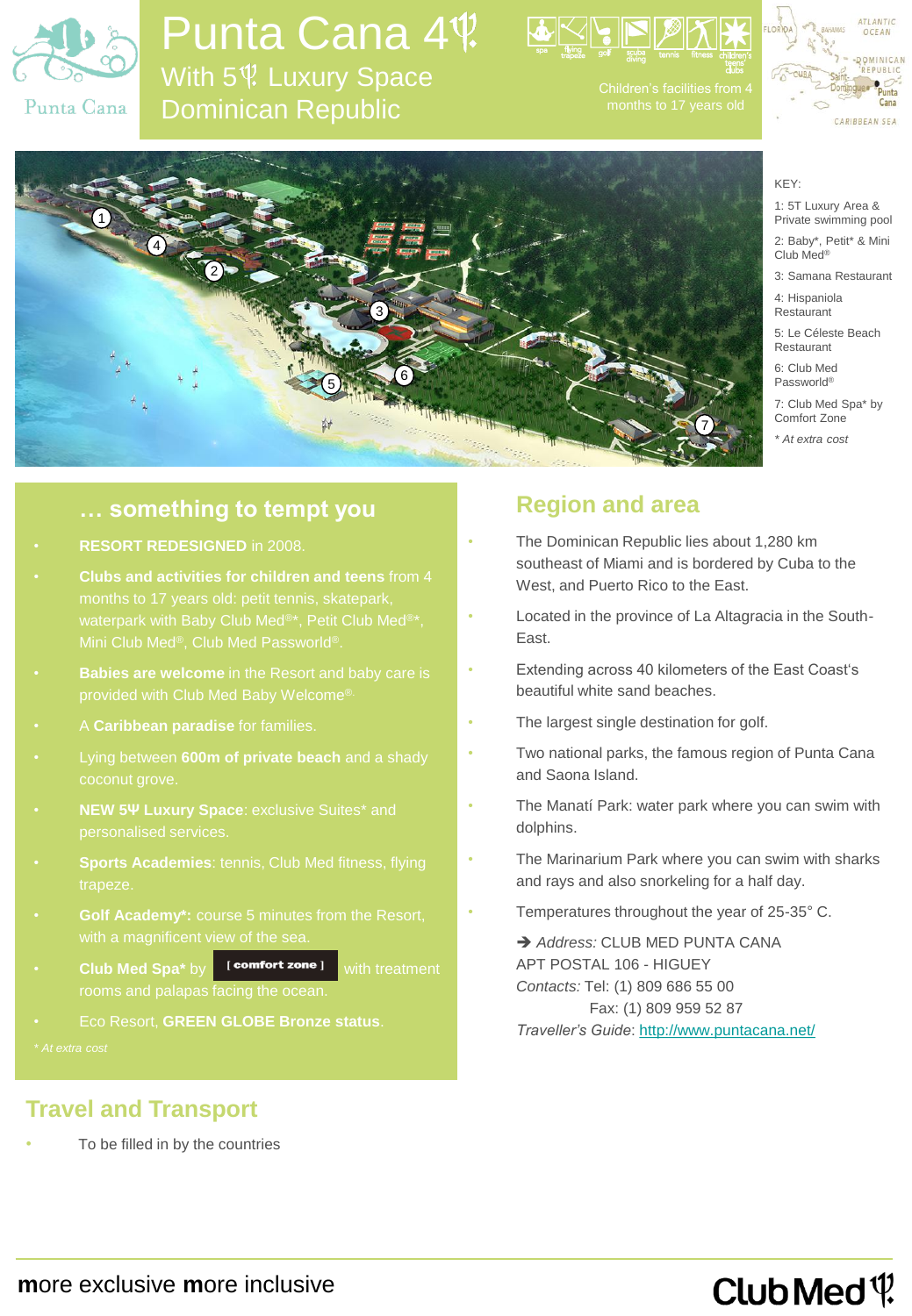### **5T Luxury Space**



Discover Tiara, an exclusive and intimate area with with seafront Family Suites with Terrace and tailor-made services.

| <b>Rooms</b>    | <b>Code</b>      | Nb. | <b>Details</b>                                                                                                                                                                                     |  |  |  |
|-----------------|------------------|-----|----------------------------------------------------------------------------------------------------------------------------------------------------------------------------------------------------|--|--|--|
| Family<br>Suite | Occ1, 2, 3, 4, 5 | 32  | 70m <sup>2</sup> / Seafront Suite with a 9 m <sup>2</sup> wooden balcony furnished with a table, two chairs and<br>a chaise longue. 2 bedrooms and a separate lounge area. Can be combined with S. |  |  |  |
| Suite           | S+<br>Occ1, 2, 3 |     | 70m <sup>2</sup> / Seafront Suites with a 9 m <sup>2</sup> furnished wooden balcony. 2 bedrooms and a<br>separate lounge area. Can be combined with the same room code.                            |  |  |  |

#### **Exclusive 5Ψ Luxury Space in the 4Ψ Punta Cana Resort**

- An exclusive space reserved for 5Ψ clients located within a 4Ψ Resort. It has luxury accommodation, private swimming pool and beach with open bar and snacks, luxury 5Ψ services and access to all the services and activities at the 4Ψ Resort.
- This is the ideal option for those in search of privacy, privileged services and luxury comfort, without sacrificing the warm and friendly spirit of the Club Med.
- Discover Tiara, the Luxury 5Ψ Space within the Punta Cana Club Med Resort, comprising 32 Family Suites with Terrace and Sea View.
- An exclusive, private space in a Resort located at the heart of one of the most beautifully preserved sites on the island with private infinity pool;

#### **5Ψ Luxury Space Personalised services**

- Luxury accommodation: 32 Family Suites measuring 70 m² with terrace and sea view.
- Personalised Concierge services and bar service.
- Room service for breakfast from 7am to 11am.
- Open bar and snacks, including champagne served by the glass at the Concierge bar and around the pool (from 6 to 11 pm).
- Excursions\* & Sports Academies\*: Golf\* and Scuba diving\*.
- Unlimited access to the activities and services, children's and teens' club facilities at the 4Ψ Resort during school holidays.
- Your bookings made for the Club Med Spa\* by
- Priority booking at the restaurant of your choice at the 4- Trident Resort .









## Club Med  $\mathfrak{P}$

*<sup>\*</sup> At extra cost*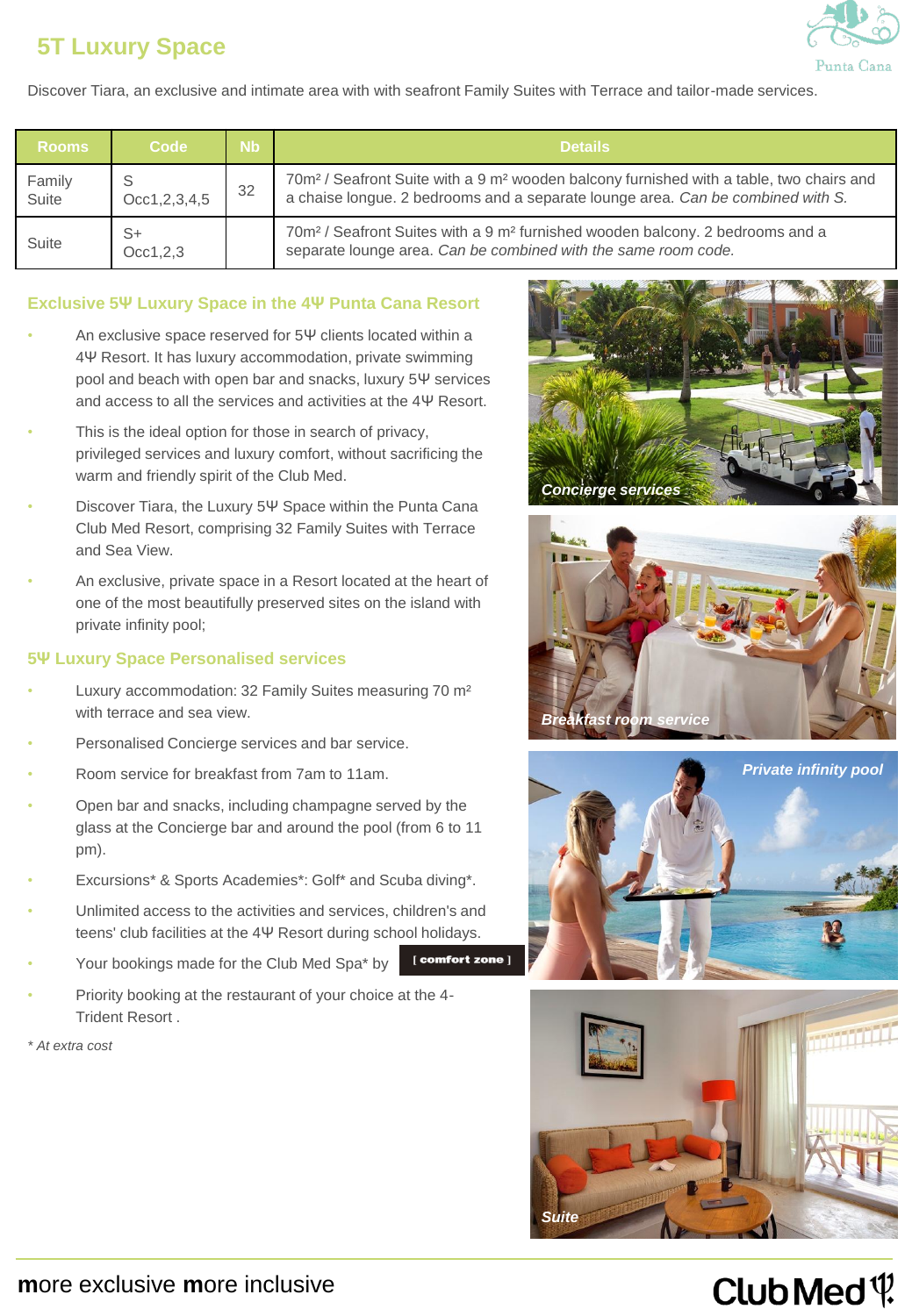### **Room details**



• The Resort has 553 rooms in 3-storey bungalows painted in pastel tones. Ideal family accommodation, the bungalows are located in different areas of the Resort surrounded by gardens.

| <b>Rooms</b>                             | <b>Code</b>              | <b>Nb</b> | <b>Details</b>                                                                                                                                                                                                                |
|------------------------------------------|--------------------------|-----------|-------------------------------------------------------------------------------------------------------------------------------------------------------------------------------------------------------------------------------|
| Club                                     | C<br>Occ1, 2, 3, 4       | 80        | 29 m <sup>2</sup> /Located on the ground, 1st and 2nd floors, with a garden view<br>with a bedroom and lounge. Can be combined with B, C and C+.                                                                              |
| Club Family                              | B<br>Occ1, 2, 3, 4, 5    | 309       | 34 m <sup>2</sup> /On the ground, 1st and 2nd floors, with a 5 m <sup>2</sup> balcony. Parents'<br>room separated by a sliding door. Can be combined with A, B, B+, C<br>and $H$ .                                            |
| Club Family - Sea &<br>Garden side       | $B+$<br>Occ1, 2, 3, 4, 5 | 16        | 34 m <sup>2</sup> /An 11 m <sup>2</sup> double balcony, on the ground, first and second floors.<br>Can be combined with B.                                                                                                    |
| Club - Sea & Garden<br>side              | $C+$<br>Occ1, 2, 3, 4    | 20        | Between 29 and 34 m <sup>2</sup> /Located on 1st or 2nd floor with a bedroom and<br>lounge separated by a sliding door and a 5 m <sup>2</sup> balcony. Can be<br>combined with same room code and with two C codes per floor. |
| Deluxe                                   | A<br>Occ1, 2, 3          | 52        | 34m <sup>2</sup> /Located on the ground or 1st floor, with a 5 m <sup>2</sup> balcony and a<br>garden view. Bedroom and separate lounge. Can be combined with B.                                                              |
| <b>Deluxe Family</b>                     | $A+$<br>Occ1, 2, 3       | 12        | 50m <sup>2</sup> /Two rooms with lounge area, balcony and garden view, on<br>ground, 1st or 2nd floors. Rooms separated by a sliding door or proper<br>door as the lounge is. Can be combined with same room code.            |
| Deluxe connecting with<br>Club - Family  | $A + B$<br>Occ4,5,6,7,8  |           | 68m <sup>2</sup> /Two rooms (34 m <sup>2</sup> each) with separate lounge, two shower rooms<br>and a balcony with a garden view. On the ground and 1st floors. Can be<br>combined with A and B, on the ground or 1st floor.   |
| Club for people with<br>reduced mobility | H<br>Occ1,2,3,4          |           | 34m <sup>2</sup> /On ground floor with a bedroom and separate lounge, with an 11<br>m <sup>2</sup> double balcony, on the sea side. Can be combined with B.                                                                   |











# Club Med<sup>(1)</sup>